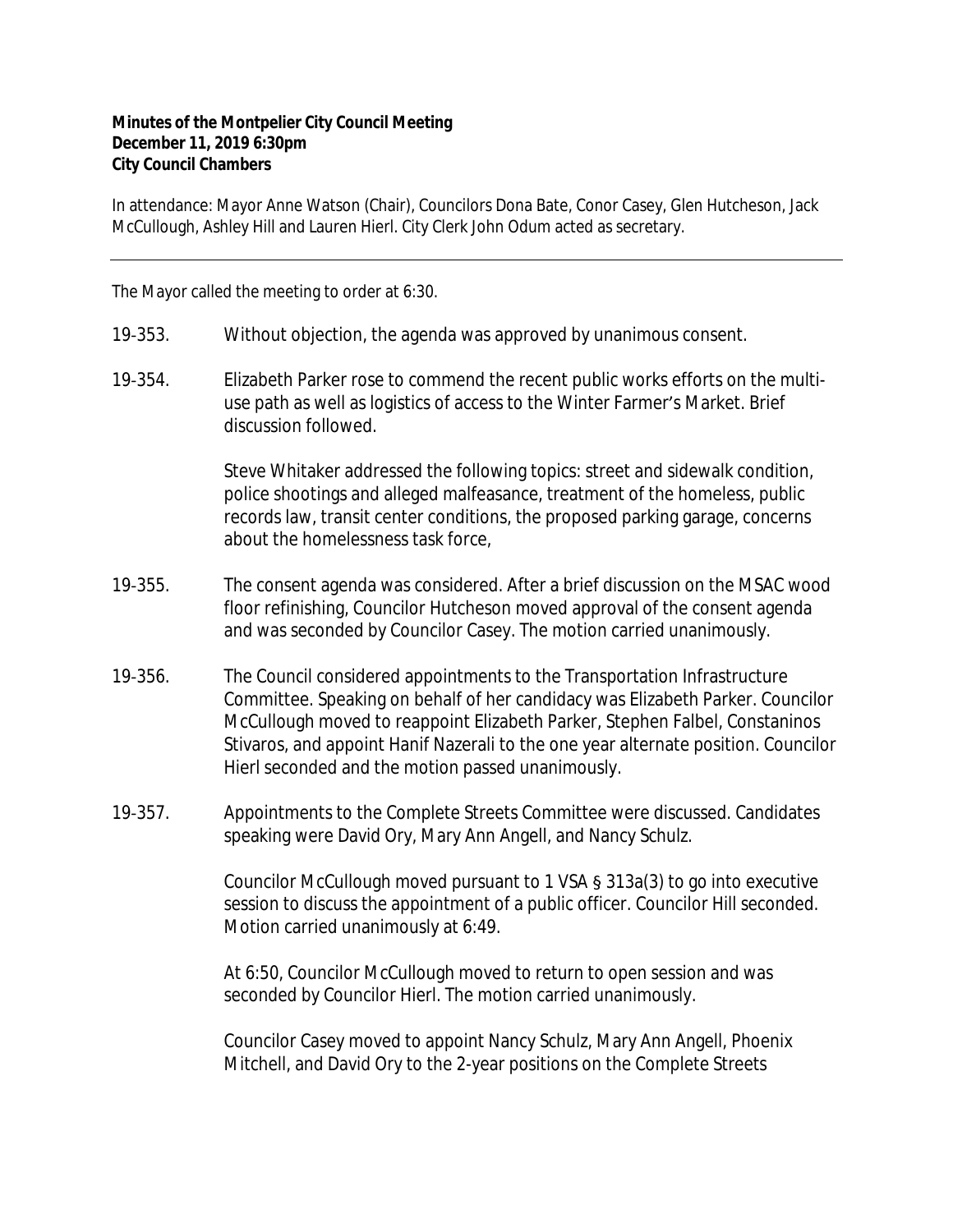Committee and Hanif Nazerali to the 1-year alternate. Councilor Hill seconded and the motion carried unanimously.

19‐358. Bob Hannum and Rob Hitzig gave the Council a Public Art Commission update. Heather Corey participated in the discussion. No formal action taken.

> City Manager Fraser and Mayor Watson apologized to Casey Jones in regards to a recent incident. Brief discussion on that and other issues followed.

Discussion returned to the Public Art Commission. Kevin Casey participated.

19‐359. Planning Director Miller opened an Interim River Hazard map amendment discussion. No formal action taken. Tom Brown participated in discussion.

> Councilor Bate moved to schedule the 1st public hearing at the next meeting, December 18, to approve the proposed interim river hazard amendment. Councilor Bate seconded. Discussion followed and the motion passed -1 with Councilor Hill voting nay.

19-360. The Mayor opened the 1<sup>st</sup> public hearing on a proposed winter parking ban ordinance amendment (Sibley & Prospect) at 7:41. Discussion included Valerie Lewis, Heather Corey, Stephen Cohen, Stephanie Quaranta, and Bob Gowans. The Mayor closed the public hearing at 8:14. Councilor McCullough moved to schedule the 2<sup>nd</sup> public hearing for the proposed ordinance for the next week's meeting. Councilor Casey seconded and the motion carried 5-1 (Councilor Hill voting nay). There was brief further discussion.

The Mayor called a recess at 8:19. The meeting reconvened at 8:26.

- 19‐361. The Council engaged in a budget discussion. Police Chief Facos participated. No formal action taken.
- 19‐363. Councilor Bate offered suggestions on shared use path signage. She noted the downtown streetscape master plan upcoming meeting, congratulated those who worked on the Statehouse ice rink and offered comments on the state panel working on racial inequities.

Councilor Hutcheson echoes Elizabeth Parker's comments on the shared use path and noted his weekly constituent meeting at Bagitos before announcing he would not seek reelection.

Councilor McCullough spoke on the state of Guertin Park which spurred a brief discussion.